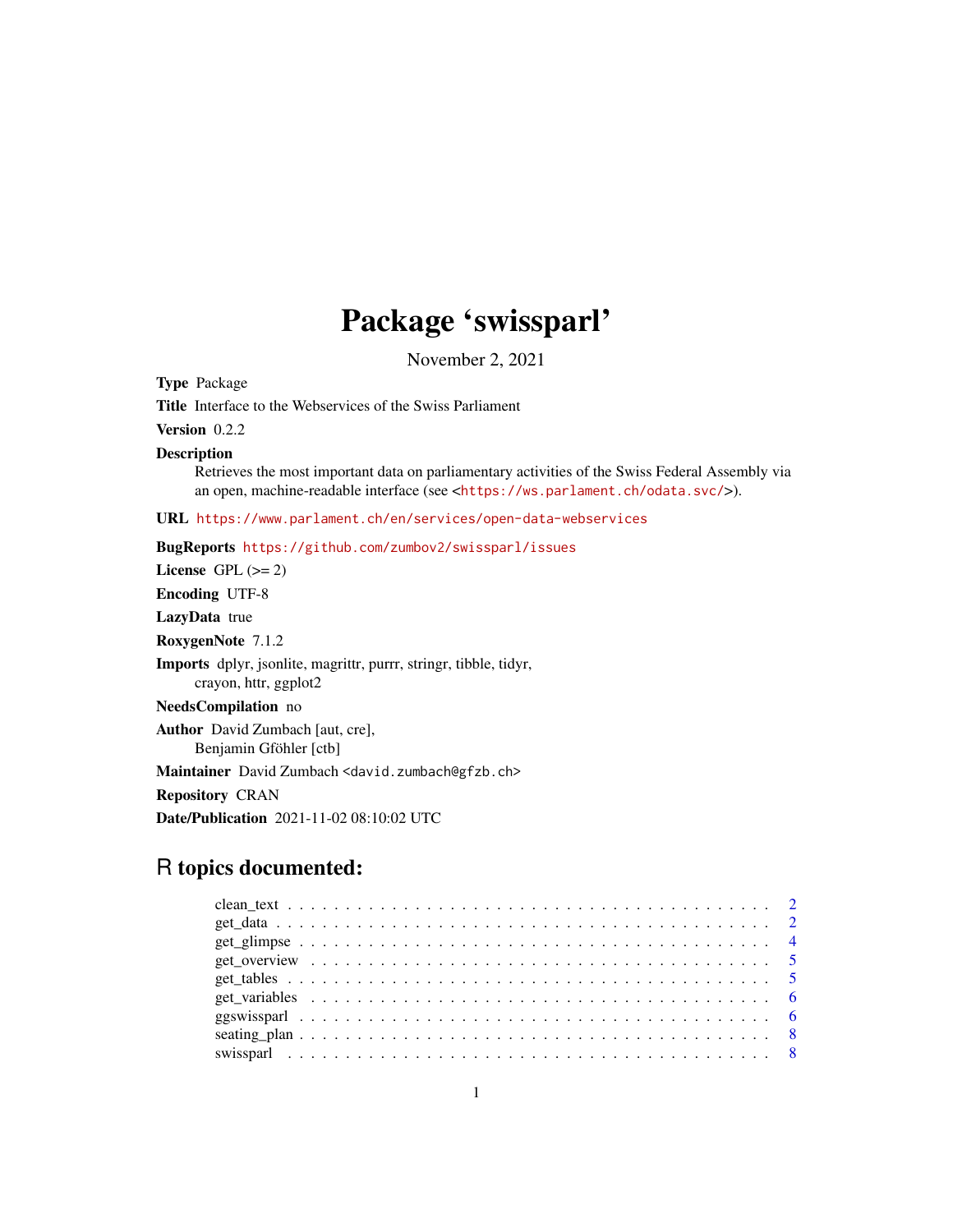#### <span id="page-1-0"></span>**Index** [9](#page-8-0)

#### Description

clean\_text removes HTML code, brackets and their contents as well as line breaks from texts.

#### Usage

```
clean_text(text, keep_round_brackets = T)
```
#### Arguments

text a character vector. keep\_round\_brackets if TRUE, round brackets and their contents are not deleted.

#### Value

A character vector of same length as text.

#### Examples

```
## Not run:
# Get clean version of transcripts
get_glimpse(table = "Transcript", rows = 1000, Language = "DE") %>%
  mutate(Text2 = clean_text(Text))
```
## End(Not run)

get\_data *Retrieve data from WebServices*

#### Description

get\_data retrieves data from the WebServices of the Swiss Parliament.

#### Usage

```
get_data(
  table,
  package_size = 1000,
  stop = T,
  attempts = 10,
  wtf = 1,
  silent = F,
  ...
\mathcal{L}
```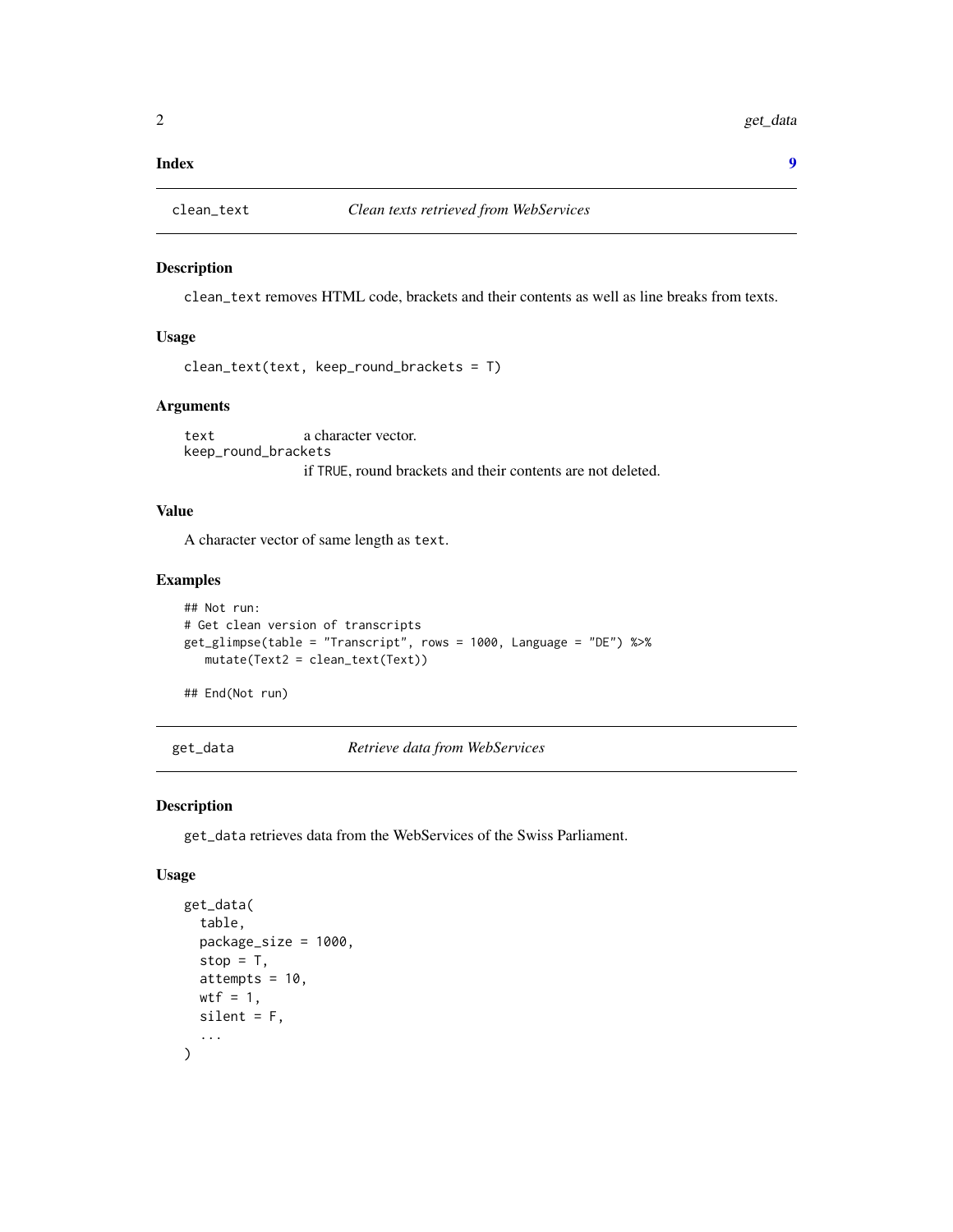#### <span id="page-2-0"></span>get\_data 3

#### Arguments

| table        | name of the table to download. For an overview of available tables use get_tables().                                                                                                                                                                                                                                 |
|--------------|----------------------------------------------------------------------------------------------------------------------------------------------------------------------------------------------------------------------------------------------------------------------------------------------------------------------|
| package_size | number of rows to download at once (maximum $= 1000$ ). If a query exceeds<br>package_size, it is internally split into multiple subqueries of size package_size.                                                                                                                                                    |
| stop         | if TRUE, the query process is interrupted if the query is invalid. It also indicates<br>whether a non-existent table or variable was used in the query. If FALSE, nothing<br>is returned.                                                                                                                            |
| attempts     | maximum number of repetitions of a single subquery if it was not successful.                                                                                                                                                                                                                                         |
| wtf          | factor for extending the waiting time after unsuccessful queries. If $wtf = 1$ , the<br>waiting time corresponds to the number of unsuccessful attempts in seconds. For<br>$at$ temps = 10 and wtf = 1, a query is repeated for a maximum of 45 seconds.<br>The waiting time increases proportionally with wtf.      |
| silent       | if TRUE, no progress bar and messages are displayed.                                                                                                                                                                                                                                                                 |
|              | optional filter arguments with values. Since all entries are available in several<br>languages, it is recommended to filter the calls by language., e.g. get_data(table<br>= "Person", Language = "DE"). For a table-specific preview use get_glimpse()<br>or get_variables(). The following things are to consider: |
|              | • numbers for identification numbers, for example, must be entered as nu-<br>meric vectors: e.g. get_data(table = "Voting", PersonNumber = c(21,4167), Language<br>$=$ "DE").                                                                                                                                        |
|              | • dates must be entered as character vectors in yyyy-mm-dd format. > and <<br>can be used to query periods: e.g. get_data(table = "Bill", SubmissionDate<br>$= c("2018-12-31", "2019-02-01")$ , Language = "DE").                                                                                                    |
|              | • the '~' can be used as substring search for character variables: e.g. get_data(table<br>$=$ "Bill", Title = "~CO2", Language = "DE").                                                                                                                                                                              |

#### Value

A tibble of different length and variable composition.

#### Examples

```
## Not run:
# Retrieve data on the members of the Swiss Parliament
get_data(table = "Person", Language = "DE")
# Retrieve voting behavior of selected councillors
get_data(
  table = "Voting",
  PersonNumber = c(21, 4167),
  Language = "DE"
  \lambda# Retrieve businesses submitted during a specified period
get_data(
   table = "Business",
   SubmissionDate = c(">2018-12-31", "<2019-02-01"),
```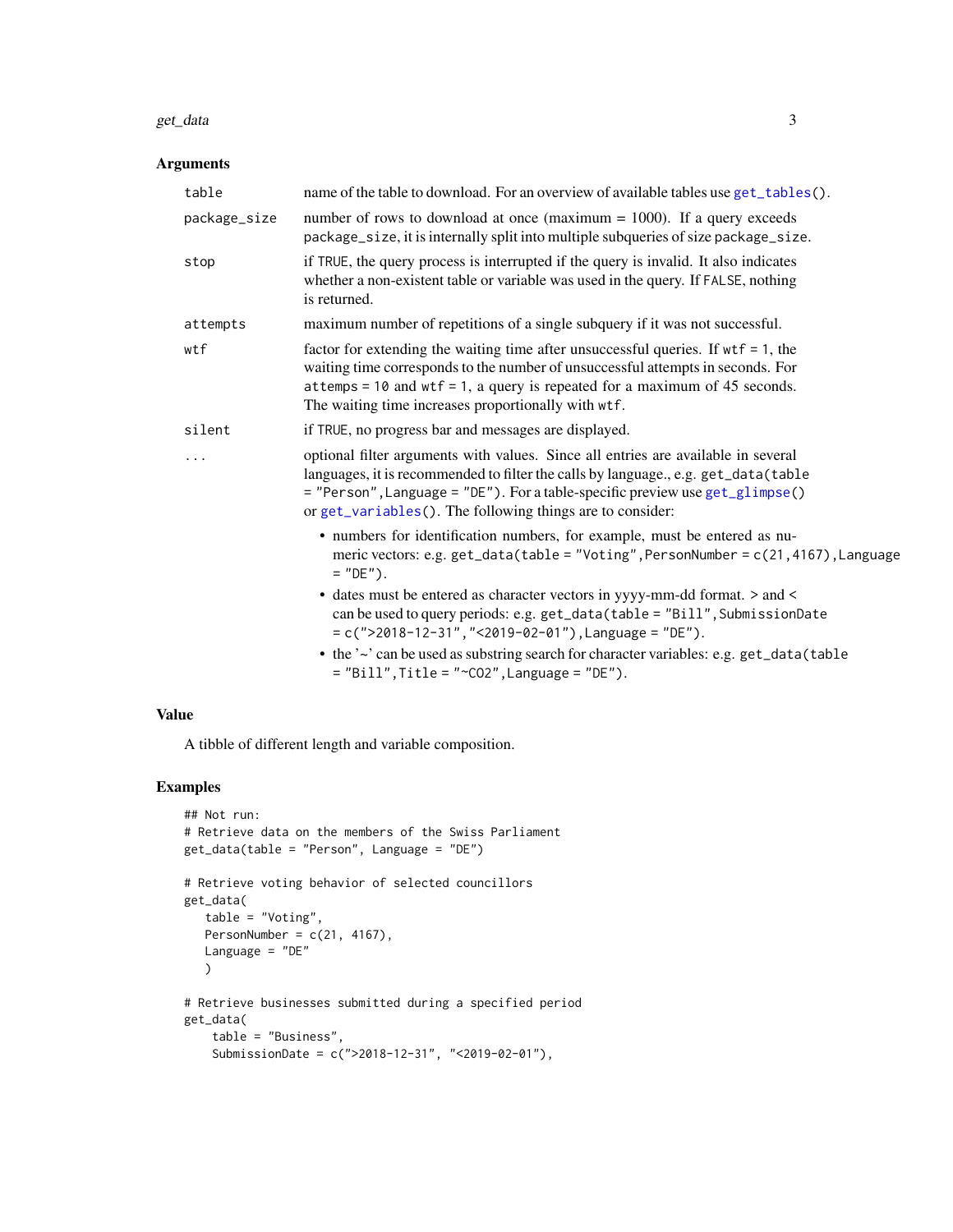```
Language = "DE"
    \mathcal{L}# Retrieve businesses on the subject of CO2
get_data(
    table = "Business",
    Title = " ~CO2",
    Language = "DE"
    \lambda## End(Not run)
```
#### <span id="page-3-1"></span>get\_glimpse *Retrieve the first rows of a table*

#### Description

get\_glimpse retrieves the first rows of a table of the Swiss Parliament WebServices and allows a first insight into the data structure.

#### Usage

```
get_glimpse(table, rows = 20, Language = "DE")
```
#### Arguments

| table    | name of the table to glimpse into. For an overview of available tables use<br>get_tables(). |
|----------|---------------------------------------------------------------------------------------------|
| rows     | number of records to download. Maximum is 1000.                                             |
| Language | filter rows by language. Possible are DE, FR, IT, RM, and EN.                               |

#### Value

A tibble of different length and variable composition.

#### Examples

```
## Not run:
# Short excerpt of table "Person"
get_glimpse(table = "Person")
## End(Not run)
```
<span id="page-3-0"></span>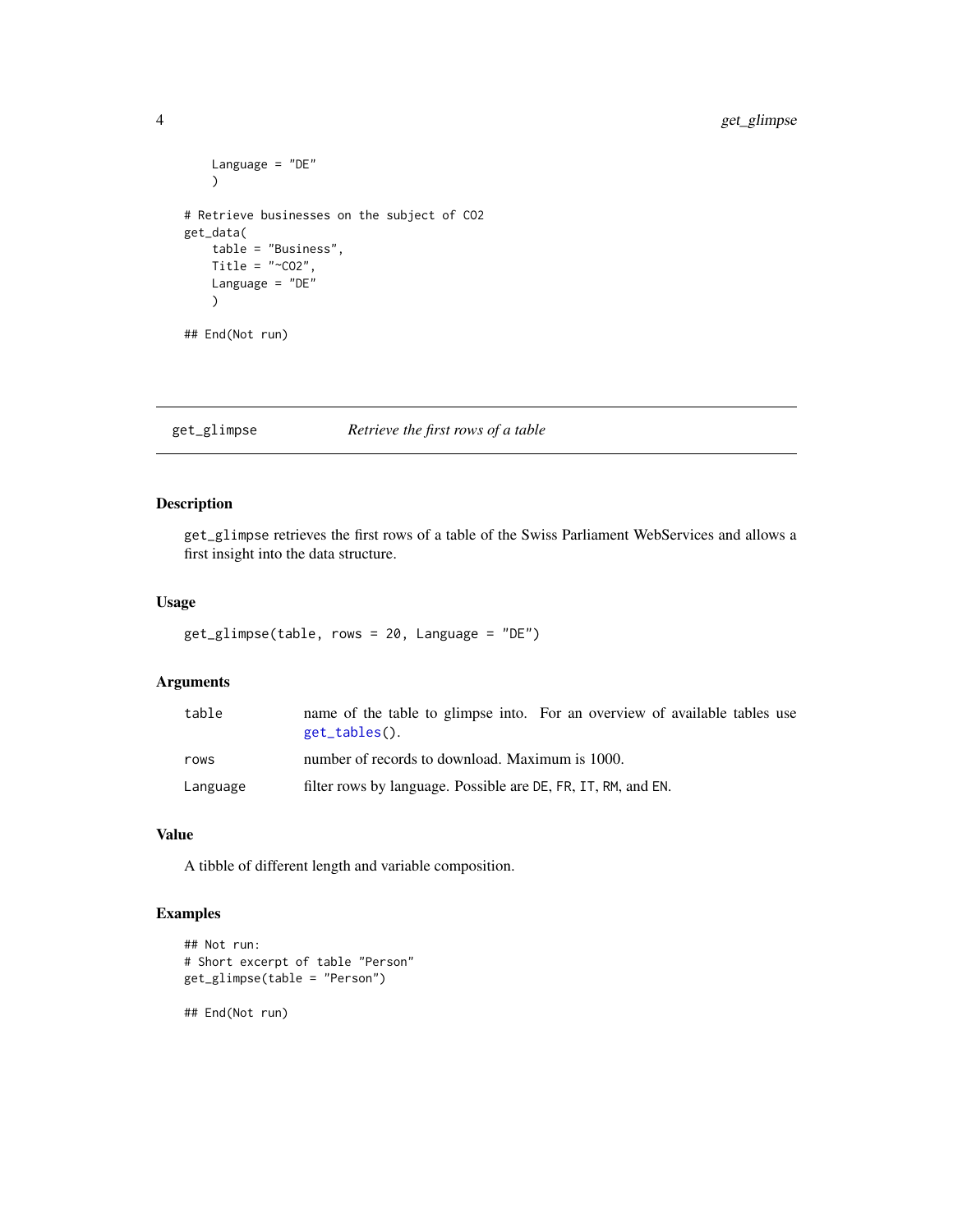<span id="page-4-2"></span><span id="page-4-0"></span>

#### Description

get\_overview retrieves the names of all available tables of the Swiss Parliament WebServices and the variables they contain.

#### Usage

get\_overview(silent = F)

#### Arguments

silent if TRUE, no progress bar and messages are displayed.

#### Value

A tibble with the 2 columns table and variable.

#### Examples

## Not run: get\_overview()

## End(Not run)

<span id="page-4-1"></span>get\_tables *Retrieve available tables*

#### Description

get\_tables retrieves the names of the available tables of the Swiss Parliament WebServices.

#### Usage

get\_tables()

#### Value

A character vector that contains all the names of the available tables.

#### Examples

```
## Not run:
# Get all available tables
get_tables()
```
## End(Not run)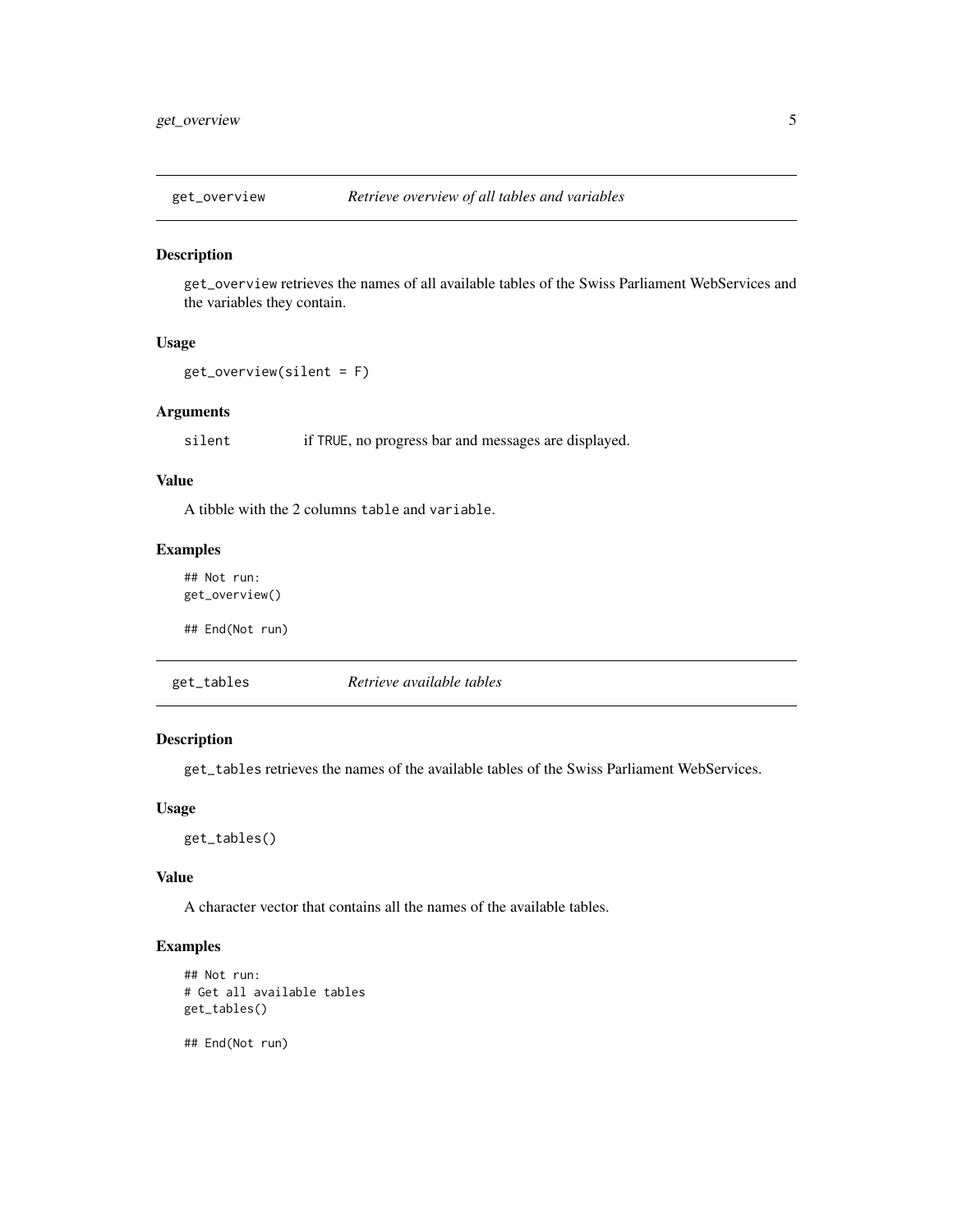<span id="page-5-1"></span><span id="page-5-0"></span>

#### Description

get\_variables retrieves the variable names of a table of the Swiss Parliament WebServices.

#### Usage

get\_variables(table, pb.pos = NULL, pb = NULL)

#### Arguments

| table  | name of the table to be searched. For an overview of available tables use<br>$get_tables()$ . |
|--------|-----------------------------------------------------------------------------------------------|
| pb.pos | value for the progress bar. Not to be specified outside of get_overview().                    |
| pb     | progress bar. Not to be specified outside of get_overview().                                  |

#### Value

A character vector that contains the names of the variables.

#### Examples

```
## Not run:
# Get variables of table "Person"
get_variables(table = "Person")
```

```
## End(Not run)
```
ggswissparl *Plot voting results*

#### Description

ggswissparl plots voting results of the Swiss National Council according to the latest seating order.

#### Usage

```
ggswissparl(
  votes,
  seats = NULL,
 highlight,
  result = F,result\_size = 6,
  point_shape = 16,
```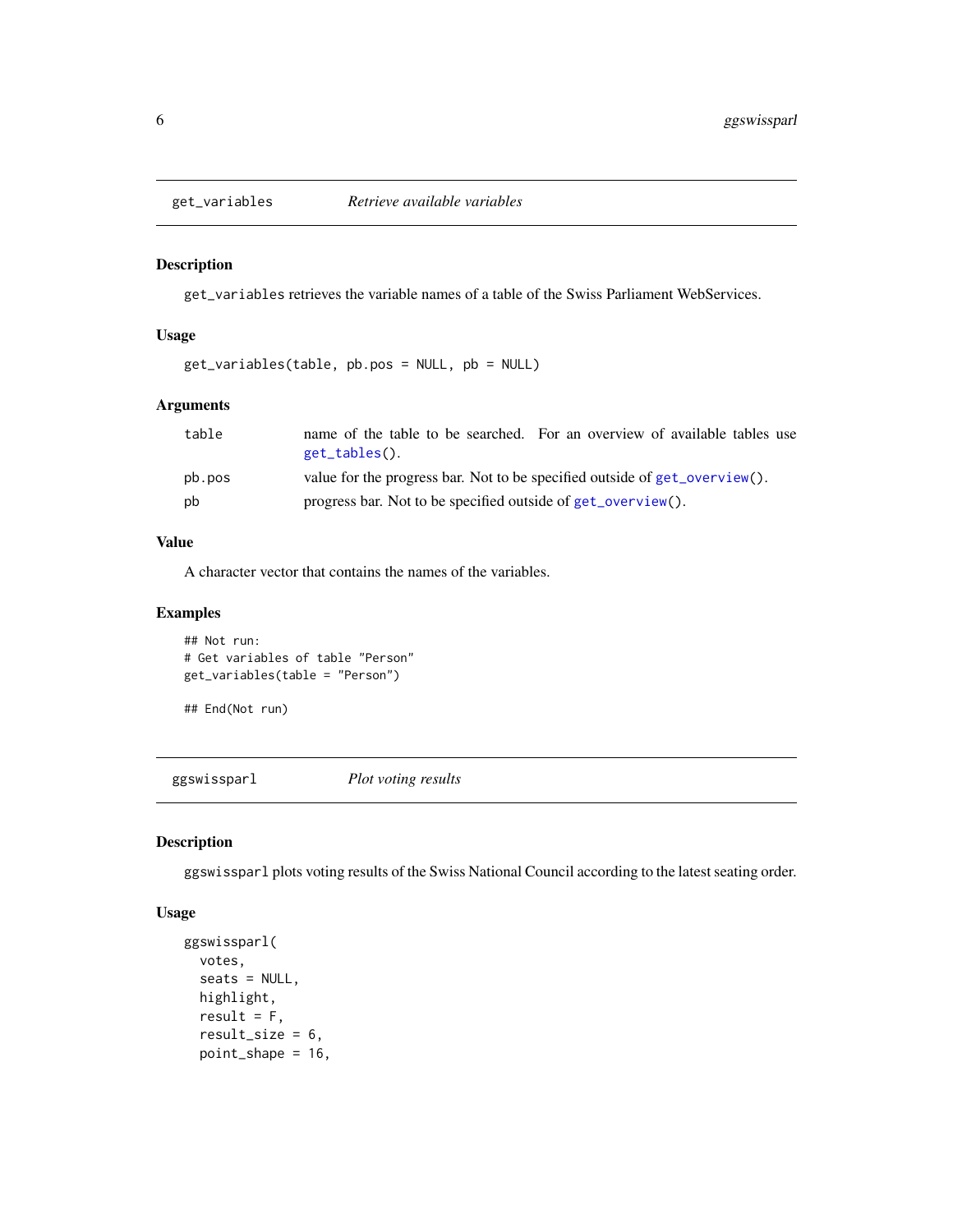#### ggswissparl 7

```
point_size = 4,
  theme = "scoreboard"
\lambda
```
#### Arguments

| data of votes of the Swiss National Council as can be retrieved with get_data(table<br>= "Voting"). The variables PersonNumber, Decision, and DecisionText must<br>be available from the data. |
|------------------------------------------------------------------------------------------------------------------------------------------------------------------------------------------------|
| data linking councillors (PersonNumber) to seats (SeatNumber). If is null, the<br>most current seating order is retrieved via get_data(table = "SeatOrganisationNr").                          |
| named list with variable and values to specify highlighting of selected council-<br>lors.                                                                                                      |
| if TRUE, the result is annontated.                                                                                                                                                             |
| font size of result.                                                                                                                                                                           |
| shape of point as defined in [ggplot2] {geom_point}.                                                                                                                                           |
| size of point.                                                                                                                                                                                 |
| name of predefined plot theme:                                                                                                                                                                 |
| • "scoreboard" imitates the scoreboard in the council hall: neon-red (yes-<br>votes), neon-green (no-votes) and white (abstentions) dots on black ground<br>in white frames.                   |
| • "sym1" colored symbols on light background in black frames.                                                                                                                                  |
| • "sym2" colored symbols on light background without frames.                                                                                                                                   |
| • "poly1" color-filled polygons with black edges.                                                                                                                                              |
| • "poly2" color-filled polygons with white edges.                                                                                                                                              |
|                                                                                                                                                                                                |

• "poly3" color-filled polygons without edges.

#### Value

A ggplot object. If votes contains multiple ballots, [ggplot2]{facet\_wrap} is used to create facets.

#### Examples

```
## Not run:
# Visualization of a vote of the 51st legislature
get_data("Voting", Language = "DE", IdVote = 23458) %>%
   ggswissparl()
# Highlighting a parliamentary group
get_data("Voting", Language = "DE", IdVote = 23458) %>%
   ggswissparl(highlight = list("ParlGroupNumber" = 2))
```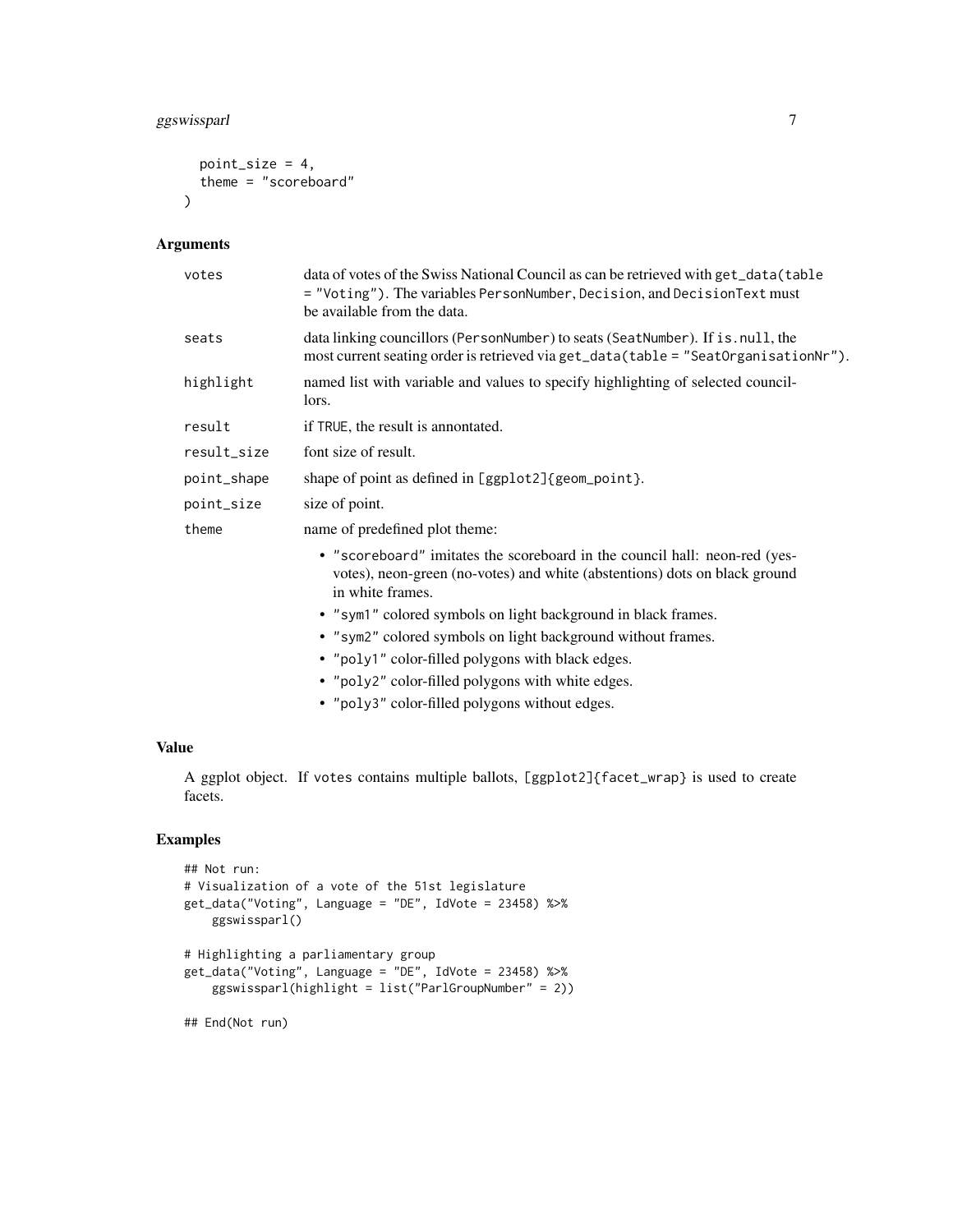#### Description

A dataset containing the relative locations of the seats in the Swiss National Council to display schematic seating plans. A seat is defined by 4 corner points.

#### Usage

seating\_plan

#### Format

A data frame with 800 rows and 5 variables:

SeatNumber seat identifier.

order corner identifier.

x position of a corner point on the x-axis.

y position of a corner point on the y-axis.

center\_x position of the seat center on the x-axis.

center\_y position of the seat center on the y-axis.

#### Source

<https://www.parlament.ch/en/organe/national-council/groups-chamber-nc>

swissparl swissparl *package*

#### Description

The Swiss Parliament Webservices R API

#### Details

See the README on [GitHub](https://github.com/zumbov2/swissparl#readme)